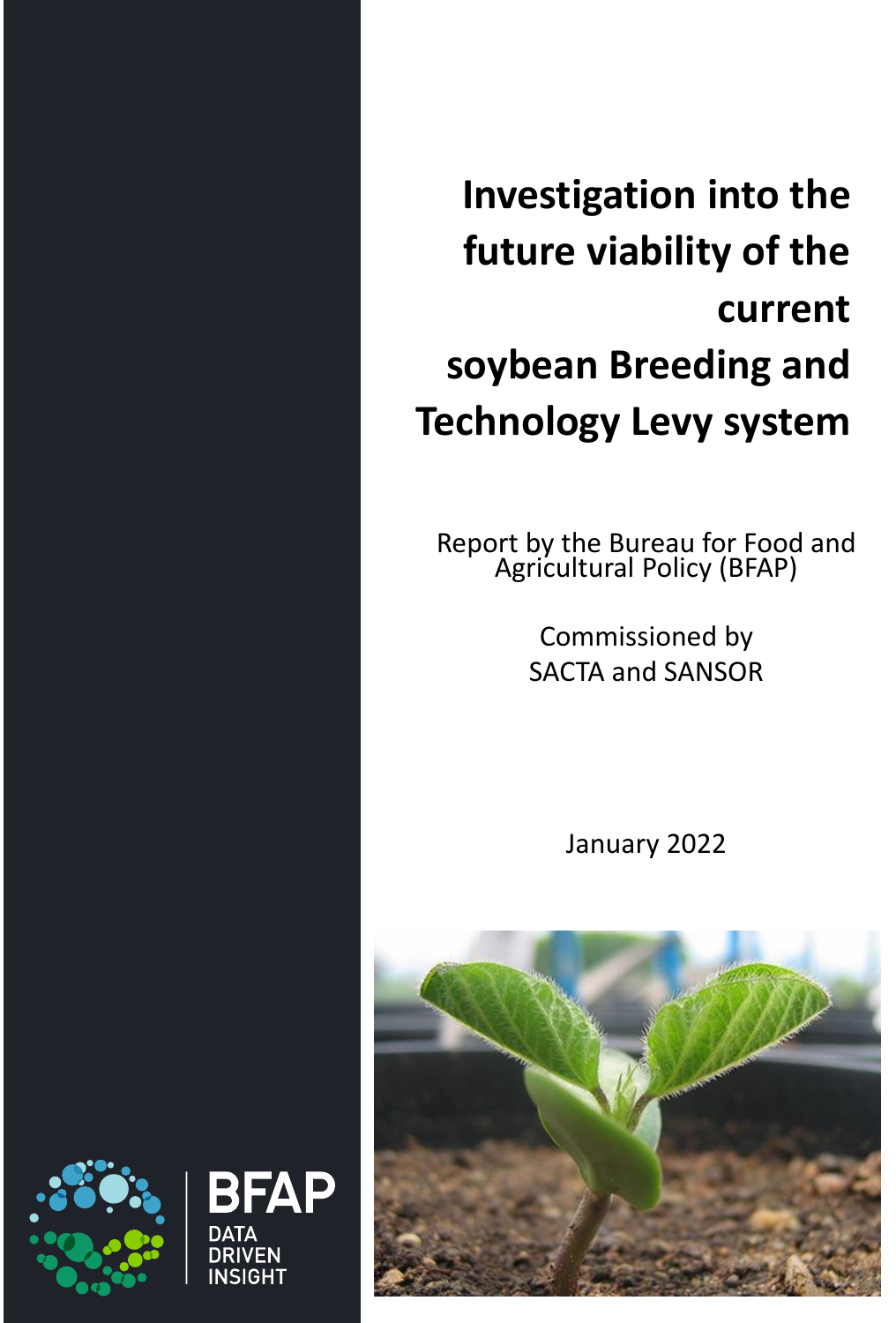### **Report outline**

- Background
- International systems
- Description of SA system
- Role-players' views on current SA system
- Context to provide insights to next levy round
- Conclusion and recommendations



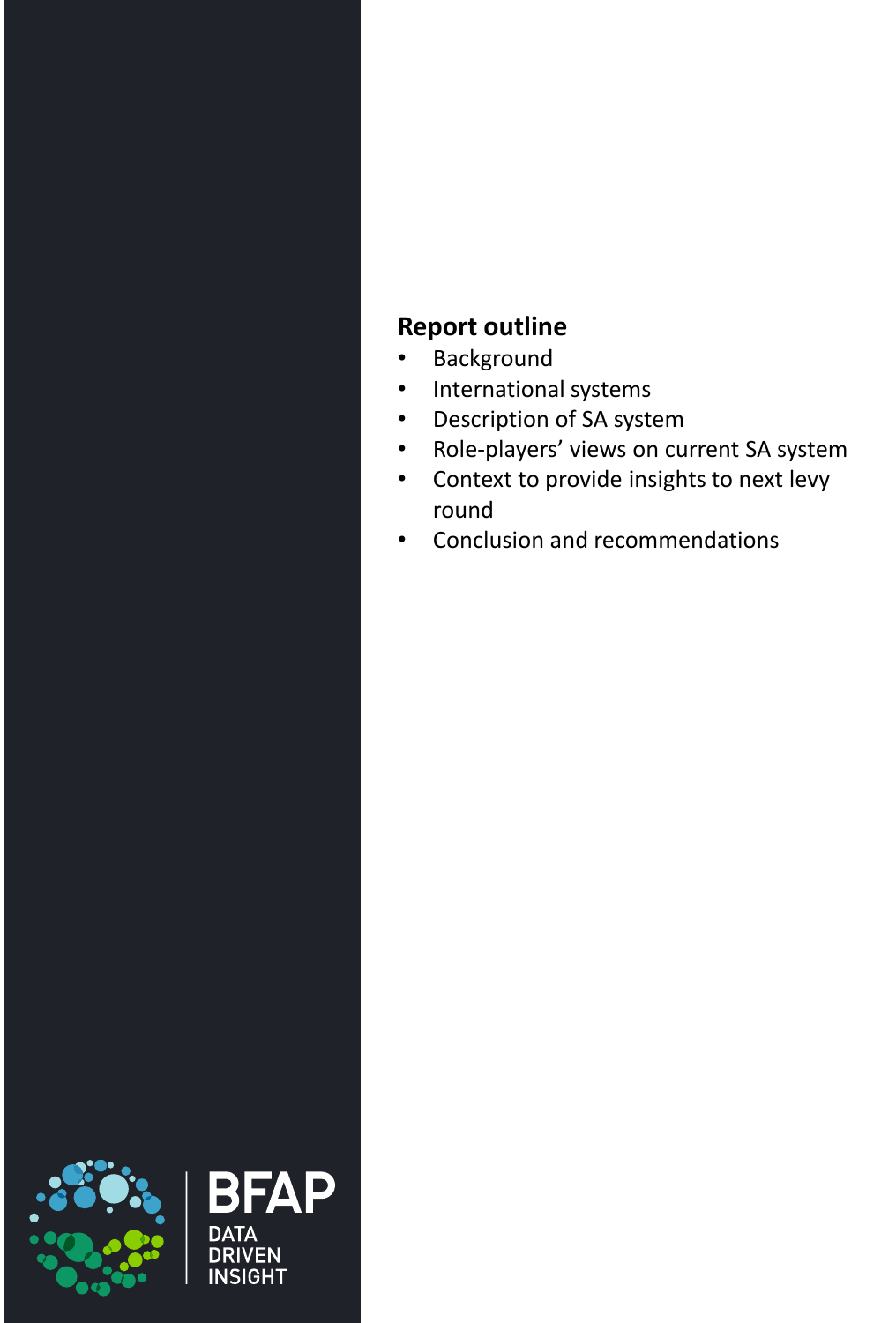## Background



- Historically, seed companies have struggled to earn a return on investment in research and development in self-pollinating commodities like soybeans. Especially in countries where farm-saved seed is allowed, seed sales volumes are not sustained once introduced as farmers retain seed for replanting and payment for novel traits are difficultly enforced.
- Soybean yield trends in South Africa have lagged that of the larger international producers, partly due to the fact that seed companies have been hesitant to release new soybean varieties and advanced traits in South Africa, as 'farmer privilege' allows for farmers to replant seed produced on their own holdings and soybean seed companies are unable to collect the required return on innovation. This situation limits productivity and competitiveness in the local soybean sector and also has knock-on effects in the vegetable oil and livestock sectors.
- In an industry effort to address this situation, the statutory Breeding and Technology Levy system that is managed by the South African Cultivar and Technology Agency (SACTA) for wheat, barley and oats, was extended to also include soybeans, and the first levy collections took place during the 2019/20 grain marketing season.
- Under the Marketing of Agricultural Products Act (Act 47 of 1996) an industry can apply for a statutory levy as long as the levy amount is less than 5% of a specific commodity price (at the time of application), administration fees are not more than 10% of the total levy amount and 20% must be allocated towards transformation.
- The soybean levy was set at 1.2% of the previous two years' average SAFEX price at time of application, of which about 5% share is allocated towards administration and collection services, and 20% to development/transformation. 16.67% of the remaining 75% is allocated to the (currently only) genetically modified (GM) herbicide tolerance trait owner, and the remainder, pro rata their market share, to the owners of the germplasm (the seed). The levy is collected at the first point of sale or delivery and SACTA allocates the funds based on each company's estimated market share.
- The first two seasons' levy collection has been quite successful and based on feedback from some seed companies the levy has had its intended impact, in that companies have released new seed germplasm into the market and plan to introduce additional varieties and GM traits in the near future. Herein however also lies the conundrum: While there are a number of companies selling soybean seed, there is only one GM herbicide tolerance event and this event belongs to only one company. It is thus easy to allocate the 16.67% technology share to that company. In the current production season new GM technology (conferring herbicide tolerance and insect resistance) has been released. As this technology belongs to the same company with the current GM event, it remains simple to allocate the technology share to the same company. However, it is quite likely that a number of seed companies would consider releasing new soybean varieties with new GM event combinations in the near future. It it is not clear if the current levy system would be able to effectively distinguish between varieties and traits and if seed and technology innovators would be fairly compensated for their higher value novel products. In addition, most seed companies in South Africa are either multinational companies or have a collaborative relationship with foreign companies and it is vital that South Africa's approach to creating an enabling environment and protecting companies' intellectual property are in line with international standards and practices.
- In light of the above, SACTA, SANSOR and GrainSA have approached BFAP to investigate the future viability of the current soybean Breeding and Technology Levy system, in order to inform the next levy round application.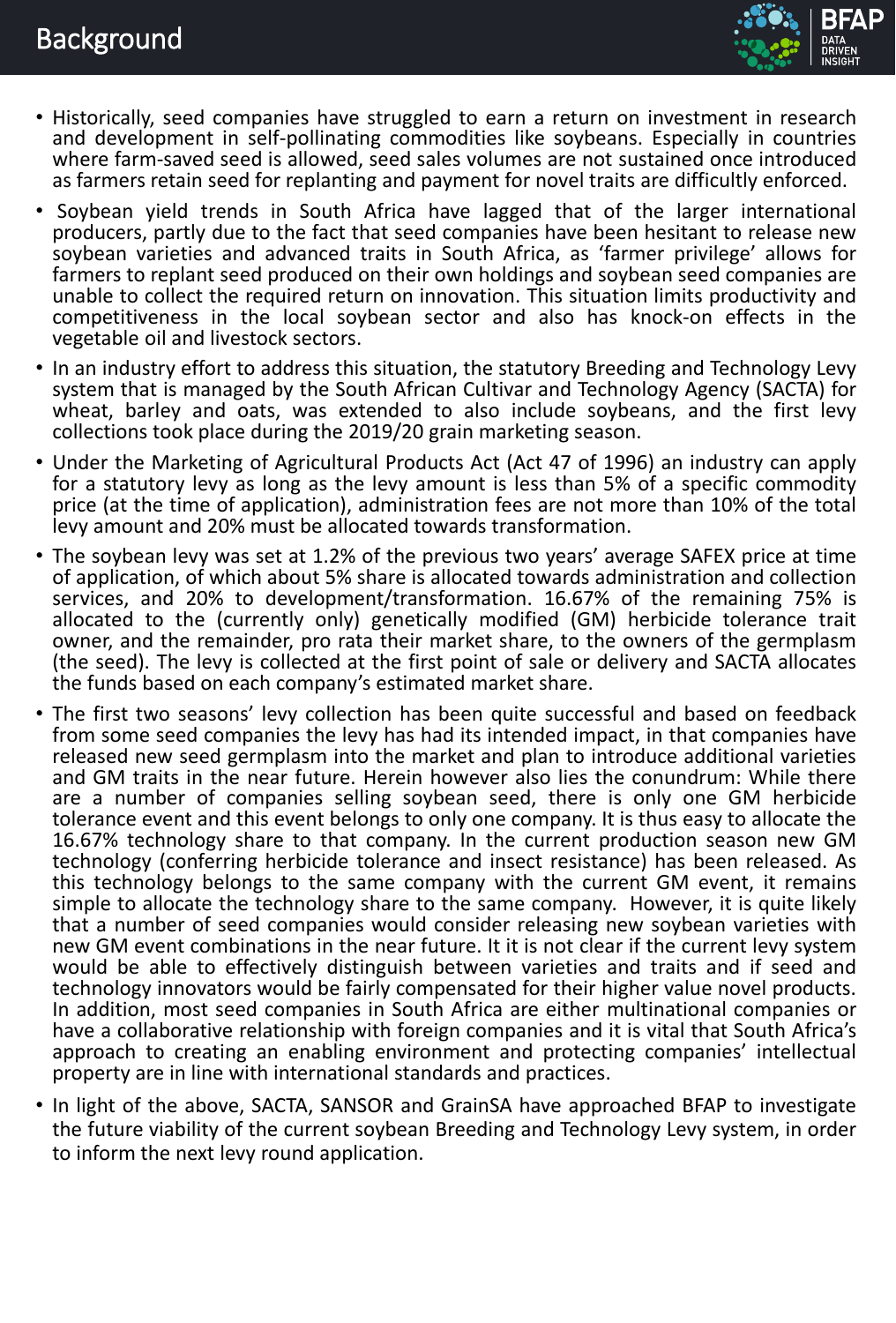## International royalty collection systems



- The main mission of the seed industry is to generate income through the development of new, distinct, uniform and stable plant varieties whose seeds maintain genetic purity and intrinsic quality, thus improving features such as productivity, maturity, regional adaptation, disease and insect resistance, and tolerance to diverse weather patterns (ISF, 2016). The development of novel plant propagation material requires years of research and efforts by a multi-disciplinary team of individuals, production infrastructure and processes and a substantial amount of funding.
- Intellectual property protection is applied in plant improvement to recoup the investments made during the development of new varieties and hybrids, benefiting the breeder of such varieties, and producers and society at large. Different forms of intellectual property protection are available for plant varieties and biotechnological inventions, but the most common is Plant Variety Protection (PVP), Plant Breeders' Rights (PBR) and Patents on novel genes, traits or processes. Most countries have based their PVP and PBR principals on the guidelines provided by the International Union for the Protection of New Varieties of Plants (UPOV) Convention and its subsequent revisions, while patents on, for example, genetic traits, are regulated by national and international intellectual property rights law.
- For cross-pollinating crops where the resulting crop is a product of two plants' genetic material, and where hybrid seed is used in intensive commercial production systems, recouping and earning a return on invested R&D funds tend to be relatively simple with farmers having to buy new seed every season. However, with self-pollinating crops like soybeans and wheat, genetic traits are transferred across generations and harvested grain can be used as seed, i.e. farm saved seed.
- The International Seed Federation and the principals of the UPOV Convention supports 'farmers' privilege' to retain and replant their own farm saved seed, and this is common practise in most countries. However, over the years this practise has led to a limited certified or commercial seed market and limited innovation in self-pollinating crops.
- Development in agricultural biotechnology and the increasing trend of combining the best performing reproductive germplasm with transgenic and genetically modified traits, also for self-pollinating crops, have necessitated some innovation in value or royalty capturing systems internationally.

"Up to 1995, existing commercial soybean plant varieties were derived exclusively from traditional plant breeding methods and, therefore, the only right available for their protection was the Plant Breeder's Rights provided in the UPOV Convention. From 1995 onwards, transgenic varieties were introduced and in many cases these varieties contained patented traits and technologies, …the complex situation of "coexistence of rights" originated. This scenario potentially becomes even more complex, since patent owners may be individuals, corporations, or consortiums of public and private institutions. The situation is yet further complicated by the fact that a biotechnological event may be protected by multiple patents and these may be owned by different entities. For example: when Ingo Potrykus completed the development of the "golden rice" at his university institute, he obtained a licensing agreement for 60 patents owned by 32 different public and private institutions. "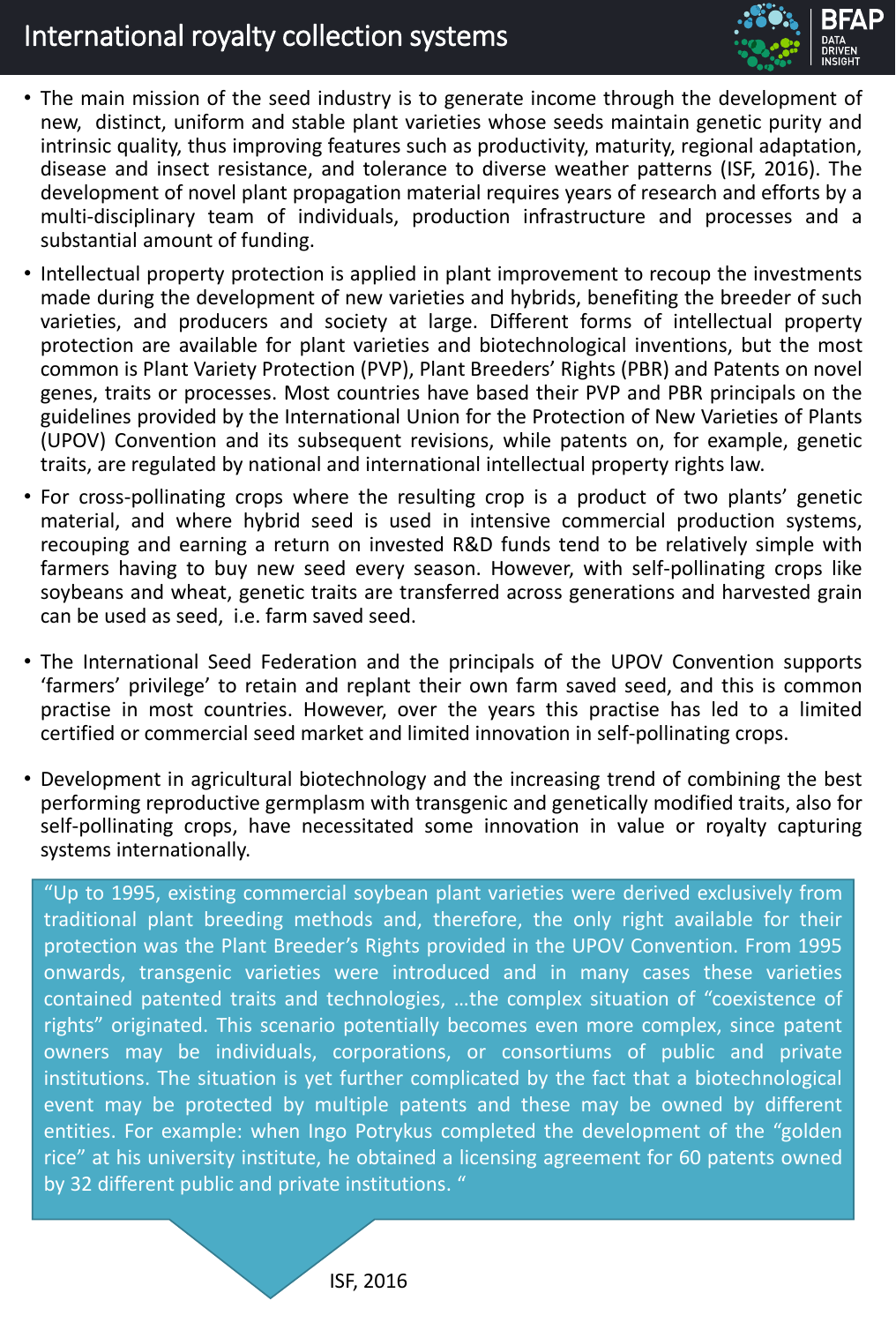

A 2016 study by the International Seed Federation, reviewing royalty collection systems in 17 countries, found that:

- Internationally most soybean seed varieties are protected through plant breeders' rights derived from the UPOV Convention, but that due to the presence of patented GM traits or technologies, royalties can also be collected based on patent law.
- Royalty collection systems depend on existing legislation, the structure of the local seed business and prevailing farming practices in each country.
- Different countries have implemented different systems, with varying levels of success.
- *No country has been able to develop and implement an ideal system.*
- An ideal functional system should amongst others:
	- Enable farmers to use or not use new technologies
	- Be as simple as possible
	- Introduce a minimum disruption of the usual commercial practices
	- Create general guidelines to be observed by all participants, based on a prior agreement
	- Allow each germplasm/biotechnological event combination to implement the terms and conditions on their own technologies agreed with third parties on an independent basis
	- Be effective, efficient, feasible and sustainable, and
	- Promote the use of certified seeds.

Table 1 summarises the royalty collection systems of Brazil, the USA and Argentina who make use of GM soybeans and produced more than 80% of the world's soybeans in 2020/21.

| <b>Country</b> | <b>System</b>                                                                                                                                                                                                                                                                 | <b>Reality</b>                                                                                                                                                                                                                 | <b>Success</b>                                                                                                               |
|----------------|-------------------------------------------------------------------------------------------------------------------------------------------------------------------------------------------------------------------------------------------------------------------------------|--------------------------------------------------------------------------------------------------------------------------------------------------------------------------------------------------------------------------------|------------------------------------------------------------------------------------------------------------------------------|
| <b>Brazil</b>  | <b>Plant Varieties Protection Law</b><br>and Industrial Property Law<br>Royalties collected through seed<br>sales and 2% technology fee<br>collection at delivery of grain<br>produced from declared farm<br>saved seed, and higher penalty<br>rate on undeclared deliveries. | Monsanto manages total royalty<br>collection system themselves at a<br>substantial cost.<br>Considerable animosity between<br>Monsanto (Bayer) and farmers                                                                     | 64% certified seed<br>sales<br>2% royalty on GM<br>traits (not for<br>germplasm) on<br>declare grain from<br>farm saved seed |
| <b>USA</b>     | Plant Patent Act, Plant Variety<br>Protection Act - seed sold under<br>technology agreements and<br>enforced by legal system                                                                                                                                                  | Seed is purchased under contract<br>limiting use of the seed for<br>production of a single crop.<br>Agreement provides a limited use<br>license, allowing farmer to use the<br>GM events, but there is no<br>property transfer | System works well<br>but at high cost and<br>with numerous court<br>cases                                                    |
| Argentina      | Seed Law, PBR & Patent Law<br>Royalties collected through<br>certified seed and Extended<br><b>Royalty System</b>                                                                                                                                                             | Royalty collection on saved seed<br>not legally enforced and limited to<br>germplasm.<br>Monsanto withdrew Intacta in<br>2016 due to inability to collect<br>royalty on GM events                                              | 15% certified seed<br>14% extended<br>royalty collection of<br>farm saved seed in<br>2014 but increasing                     |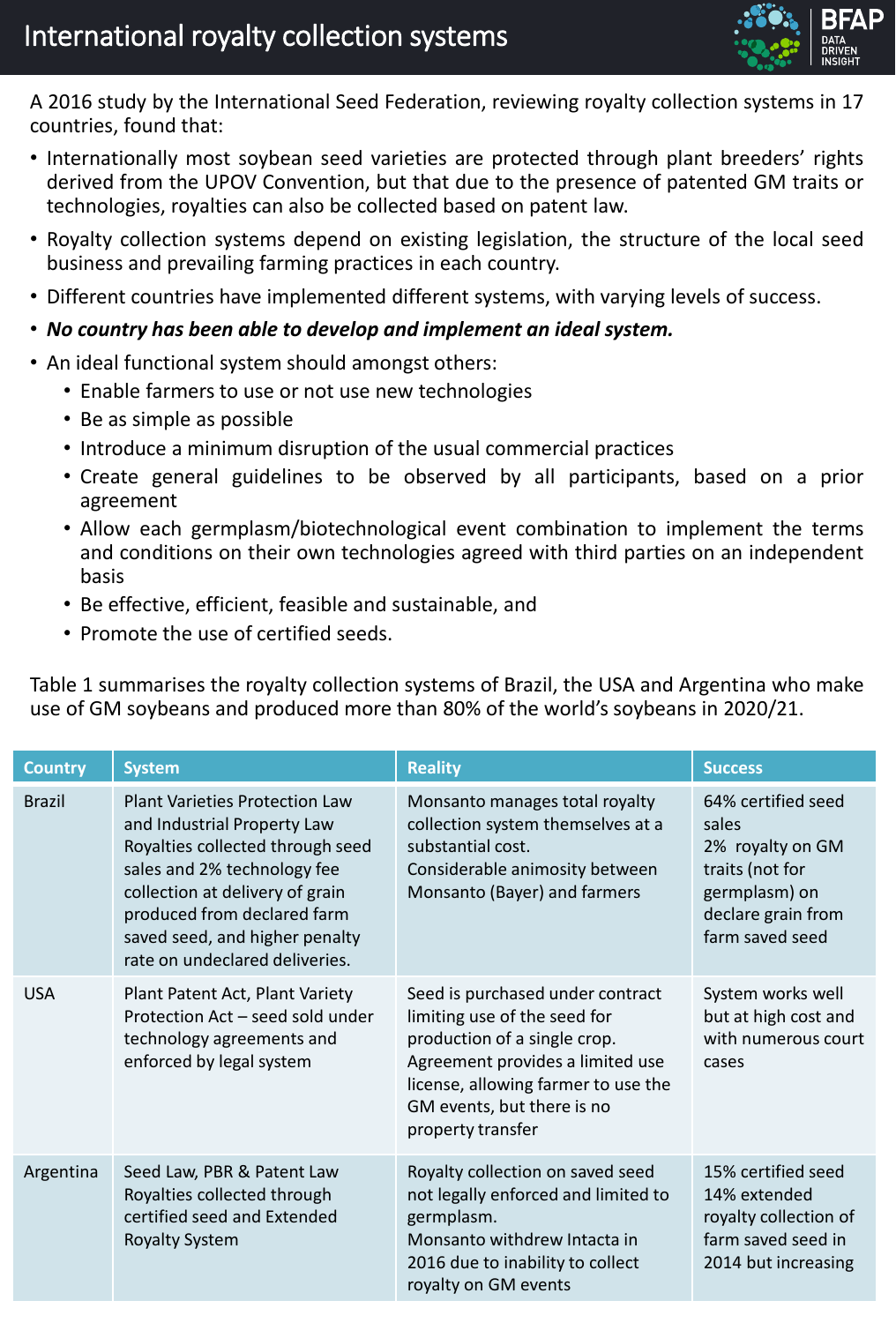# South African soybean royalty collection system



- For many years the yield trends of self-pollinated crops in South Africa have lagged that of leading agricultural countries, largely due to the fact that seed companies have been hesitant to release new seed varieties and advanced traits in South Africa, as 'farmer privilege' prevented seed companies to collect the required return on innovation.
- Industry role-players have for quite some time acknowledged that there is a need for a fair and sustainable value capturing system to drive seed innovation in these value chains.
- Moving to a more deregulated agricultural industry, the implementation of the 1996 marketing of Agricultural products Act signalled abolishment of the agricultural marketing boards established in terms of the Marketing Act of 1968. Recognising the need for functions like information collection and dissemination, grading systems and research, that was performed and funded by the former commodity boards, Act 1996 provided for the application for and implementation of statutory levies, with the objectives:
	- To increase market access for all market participants
	- To promote the efficiency of the marketing of agricultural products
	- To optimise export earnings from agricultural products
	- To enhance the viability of the agricultural sector
- Over the last 25 years 17 commodity organisations, trusts and forums have applied for statutory levies, mainly to perform generic support functions in their respective industries.
- Driven by industry, the South Africa Cultivar and Technology Agency (SACTA) was created in 2016 to collect and administer breeding levies for self-pollinated crops in South Africa.
- SACTA is not linked to a specific commodity and addresses only the need to advance breeding of self-pollinated grain and oil seeds by collecting (at first point of sale or delivery) and paying breeding and technology levies (royalty fees) to seed companies and plant breeder rights holders.
- Initially only wheat and barley levies were collected (from 2016) but oats were added in 2018 and soybeans in 2019. A breeding and technology levy on lupins was approved in 2021.
- As a statutory levy under the Marketing of Agricultural Products Act (1996), the levy:
	- Amount cannot be higher that 5% of the commodity price.
	- Administration fees cannot exceed 10% of nett income, and
	- 20% of the collected levy amount has to be spent on transformation.
- Following negotiations between producers (farmer organisations) and seed companies, it was agreed that the technology and breeding levy for soybeans would be set at 1.2% of the soybean price per ton, with 1% allocated towards germplasm owners with plant breeders rights and the 0.2% to the company/companies that own the biotech / genetically modified traits.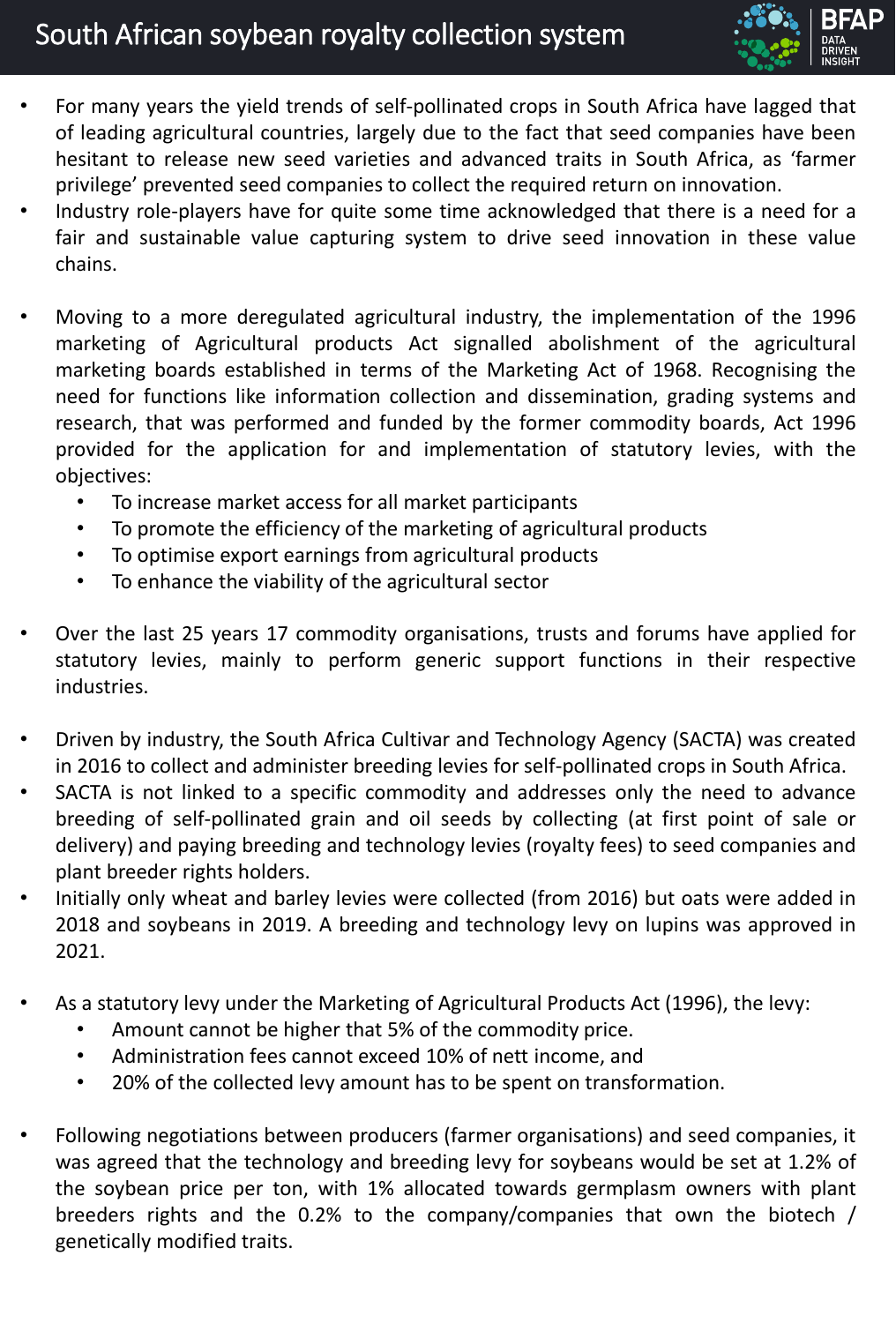

This means that after the 5% admin fee and the 20% mandatory transformation allocation have been deducted, 16.67% of the 75% is allocated to the biotechnology owner and the remaining 83,3% to the seed companies. In reality this means that of the total collected levy amount, the seed companies receive 62.5% and the biotech company (s) 12.5%.



At the R80/ton levy rate, this would mean that for each ton of soybeans delivered / sold in the commercial market:

- R50,00 went to the seed company
- R10,00 to the GM trait owner
- R16.0 to SACTA to be spent on transformation initiatives, and
- R4.00 towards administration of the royalty collection system.

Payments to seed companies are based on market share and is calculated based on:

- Seed sales (40% weight in calc)
- Producer declarations (30%), and
- Additional research that includes surveys and additional industry information (30%).

The architects of the current system argue that it is 'near-ideal' as it is:

- Supported by all core stakeholders
- Cost effective
- Fair, in that all growers pay the same levy per ton
- Risk is shared by growers and seed companies as the levy is based on the resulting harvest, and
- The royalty income is directly linked to the performance and popularity of a variety.

It is however not clear if the current levy system will be able to cope with additional GM technologies and if the royalty income will be enough for seed companies to invest in breeding and bring the best soybean seed technologies to South Africa.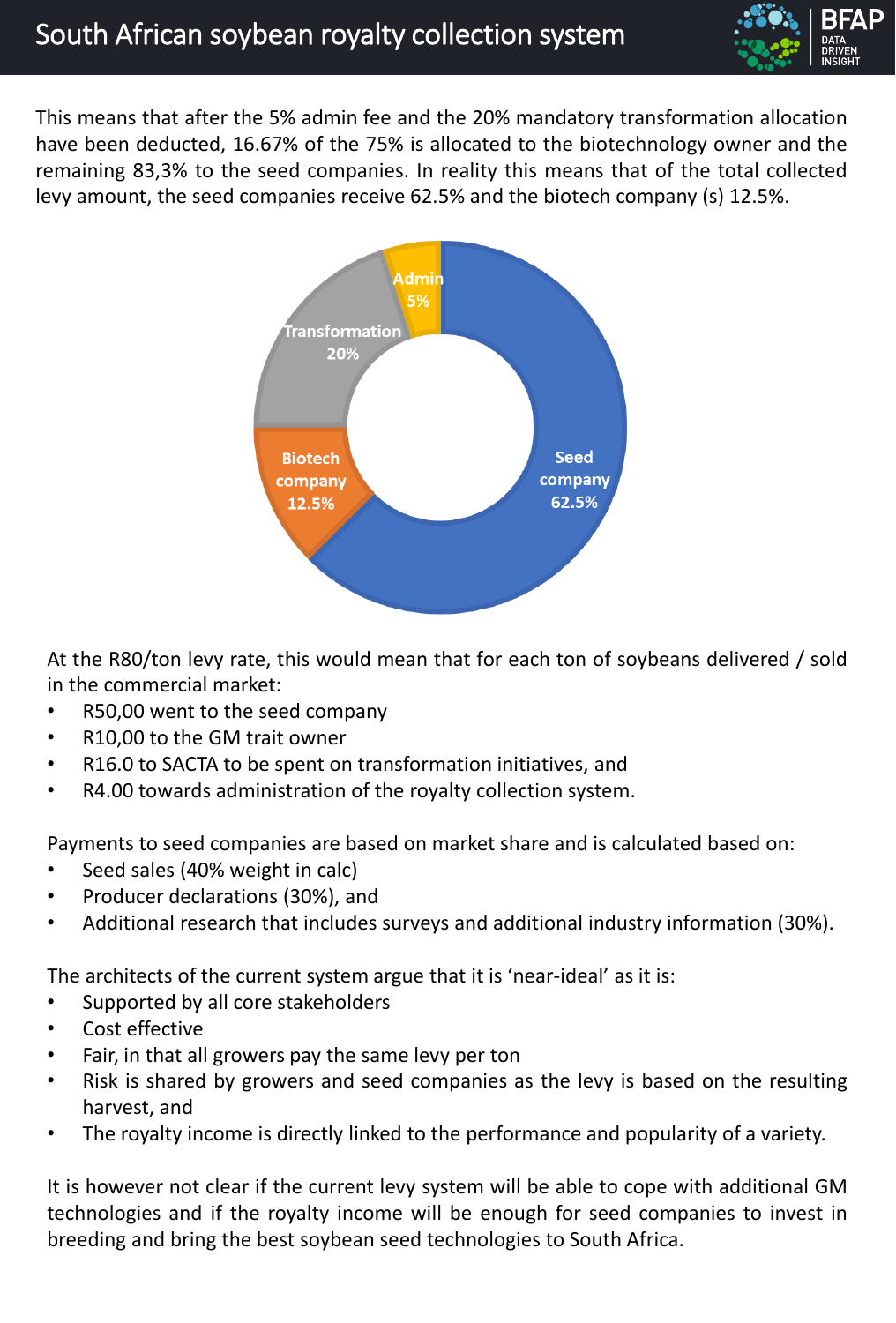

The following points were raised, and information shared during interviews and discussions held with the main soybean seed and technology companies and farmer organisations in SA, between Oct and Dec 2021.

#### **The levy opened the door to new varieties and GM technology**

- To some extent farmers feel that they are now paying for seed technology that they have been using for more than 15 years, but recognise the fact that without an incentive for seed companies, the best new seed and technologies will not come to SA.
- Farmers supported and agreed to implementation of the levy but will not support a continuation of the levy if they do not see benefits.
- There is a perception that farmers have been paying for two years but have not benefitted from any new technologies yet.
- Some seed companies feel there is too much focus on the GM technologies (still to come) and not enough recognition of the fact that between 2016 and 2019 an additional 56 new soybean varieties were registered in SA, substantially increasing soybean seed variety options for farmers.
- With a proven functional royalty capturing system in place, seed companies are willing to bring more technology to SA, even though SA is a relatively small soybean producer where more than 80% of seed is farm saved seed.
- Without the levy, companies would not be investing in new varieties or considering bringing additional GM technologies to SA.
- Some seed companies are concerned that farmers feel that because they now pay the levy, they can do with the seed (harvested grain) what they want, and that illegal seed sharing, swopping and sales will increase.
- Some seed companies argue that the levy opened the door for them to bring the best new germplasm to South Africa, and now they need to work on decreasing the use of farm saved seed by releasing new, better performing seed varieties every season. A sustainable dependable royalty collection system (the levy) is fundamental in this system.

#### **Technology pipeline**

- The germplasm determines the yield potential while the GM events assist the seed germplasm to reach its potential.
- There are some excellent new varieties in the pipeline and some companies foresee that they will (individually) be able to release 4-6 new better performing and adapted varieties every year.
- A large international seed company estimates that SA's soybean yield can increase by 50% over then next 5 years with new seed germplasm, GM events and improved farm practises.
- A number of seed companies will be marketing their seed with Bayer's Intacta stacked herbicide tolerance (RRII) and insect resistance (Bt) traits in the near future, with first commercial seed multiplication taking place in the 2021/22 season and larger commercial plantings commencing in 2022/23.
- Corteva plan to launch their new varieties with Conkesta (Bt and glyphosate, glufosinate and 2.4 D resistance) in SA in 2025 for seed multiplication and larger release in 2026.
- A larger selection of new varieties with stacked and individual GM traits will become available to suite farmers' production conditions, practices and refugia requirements.
- Possibly further in the future is Arcadia Biosciences and Bioceres Crop Solutions' HB4 drought tolerant soybean that has recently been approved for production in the USA, Brazil, Argentina, Paraguay and Canada.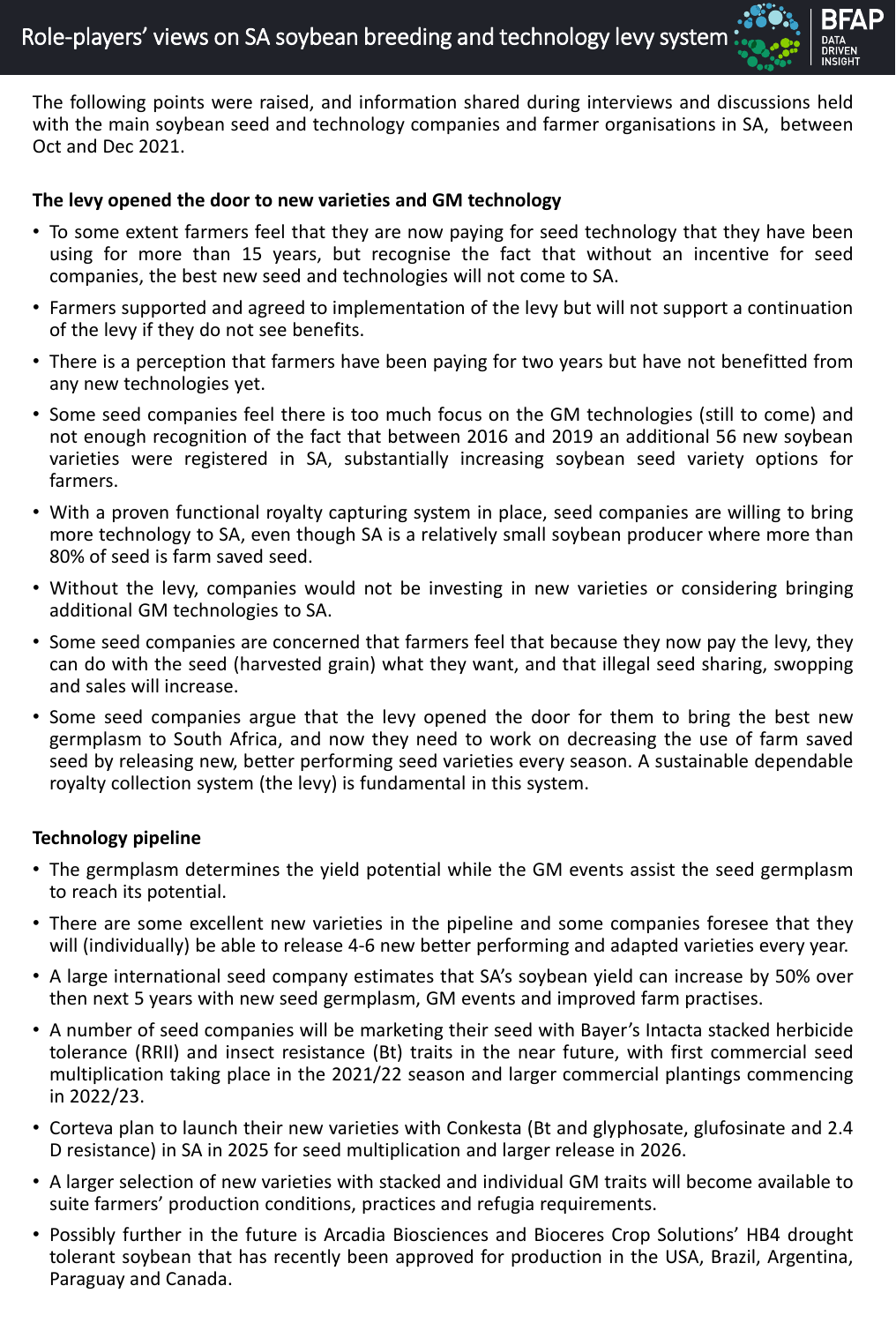

### **Market share estimate**

- There is recognition that the market share estimate is less than perfect, with smaller companies seemingly more concerned than larger companies.
- Seed companies have learnt that they need to make an effort to assist farmers to make more accurate variety declarations.
- Some companies feel that seed sales should be a more important indicator of market share, as farmer declarations are inaccurate, easily manipulated and result in the allocation of levy income to seed companies who are no longer active in the market or do not do any seed R&D.
- There does exists potentially more accurate market share estimate / variety identification methods or tools, and SANSOR and SACTA are actively assessing the viability (practical implementation, effectiveness and affordability) of these tools for future use.
- New GM technologies and companies will complicate the division of the technology share, but this division can be negotiated, and should not threaten the stability and longevity of the levy.
- Perhaps transformation funding can be utilised to appoint more people to better monitor seed use, refugia management and grain deliveries to improve market share estimate accuracy and technology sustainability.

### **Transformation fee**

- Initially the plan was that companies would manage their own transformational allocation, but following the first wheat levy year and some issues with companies' transformation plans, the NAMC requested that SACTA administer the 20% transformation allocation on behalf of the seed companies.
- Companies do not have control over these funds and are also not benefitting from the transformation spend through BEE points or recognition.
- Most companies see the transformation fee as a cost they are willing to bare to have the statutory levy in place, but would like to have more control over the funds and / or receive BEE recognition for their transformation spend.
- Can transformation funding be used to support Government seed and technology regulatory services, as this is a major stumbling block.

### **Alternative (additional) royalty collections systems**

- Some seed companies feel that farmers who buy new seed should receive a type of credit note for a certain tonnage that will then exempt them from paying the levy. In this way the seed company can charge more for seed, directly recoup the royalty fee and not 'loose out' on the 20% transformation and 5% admin fee.
- This approach is in line with the system in Brazil, but will complicate the existing system, will likely require a central structure to monitor credit notes and deliveries at silos, and will decrease the amount available for transformation – which can be interpreted as not being in line with the spirit the levy was negotiated in.
- The current levy system does not prevent seed companies to innovate in their offering to farmers, and should be seen , as it was intended, as a breeding and technology levy and not as a total seed and technology value capture system.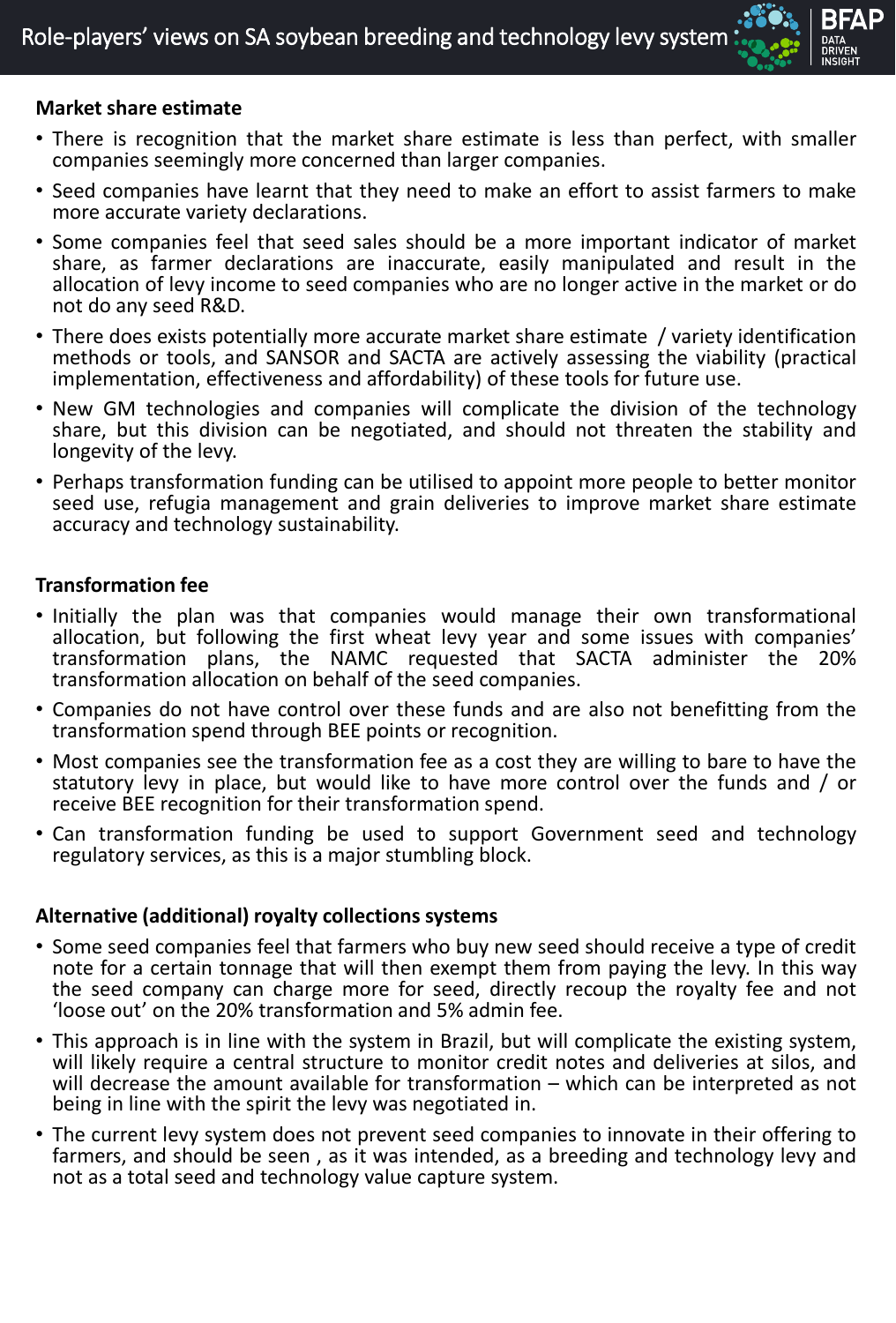

### Context to provide insights to next levy round

The figure below presents a view of the historic and projected SAFEX price with the total value of actual and potential levy collected. For the graph, it is assumed that the levy will be collected on 94% of the total projected soybean harvest, at a levy rate of 1.2%.

The historic levy collection was calculated with the levels as specified by SACTA (March 2019 to 29 February 2020: R65; 1 March 2020 to 28 February 2021: R80). The same formula was used to calculate the future levy collection, given the projected price and volumes. The future SAFEX price and production volumes are projected with the BFAP partial equilibrium model.



The sensitivity analysis illustrates the revenue pool (total levy collected per year) for seed companies given the change in the SAFEX price and the statutory levy level collection percentage. It uses the production volumes of the production season 2021/22.

It is clear that a potential revenue loss or gain for seed and technology companies is strongly linked to change in the soybean SAFEX price. At the current projected (2021/22) SAFEX price of R7500, each 0.25% of collected levy contributes R 34 000 revenue to the levy pool of income (assuming 94% collection on production volumes). While each R500 increase in SAFEX price at the current levy level (1.2%), adds R11 000.

| SOYBEANS SENSITIVITY ANALYSIS (LEVY COLLECTION PER YEAR: 2021/22) |              |              |              |               |    |               |    |               |    |               |    |               |  |  |
|-------------------------------------------------------------------|--------------|--------------|--------------|---------------|----|---------------|----|---------------|----|---------------|----|---------------|--|--|
| <b>SAFEX price</b>                                                |              | Levy %       |              |               |    |               |    |               |    |               |    |               |  |  |
|                                                                   |              | 0.50%        |              | 1.00%         |    | 1.20%         |    | 1.50%         |    | 1.75%         |    | 2.00%         |  |  |
| 4,000                                                             | $\mathsf{R}$ | 36,061,220   | $\mathsf{R}$ | 72,122,440    | R  | 86,546,928    | R. | 108,183,660   | R. | 126,214,270   | R. | 144,244,880   |  |  |
| 4,500                                                             | R            | 40,568,873   | R            | 81, 137, 745  | R  | 97,365,294    | R. | 121,706,618   |    | R 141,991,054 |    | R 162,275,490 |  |  |
| 5,000                                                             | R            | 45,076,525   | R            | 90,153,050    | R. | 108,183,660   | R. | 135,229,575   | R. | 157,767,838   | R. | 180,306,100   |  |  |
| 5,500                                                             | R            | 49,584,178   | R            | 99,168,355    |    | R 119,002,026 | R. | 148,752,533   |    | R 173,544,621 |    | R 198,336,710 |  |  |
| 6,000                                                             | R            | 54,091,830   | R.           | 108,183,660   | R. | 129,820,392   | R. | 162,275,490   |    | R 189,321,405 |    | R 216,367,320 |  |  |
| 6,500                                                             | R            | 58,599,483   | R.           | 117,198,965   | R. | 140,638,758   | R. | 175,798,448   |    | R 205,098,189 |    | R 234,397,930 |  |  |
| 7,000                                                             | R            | 63,107,135   |              | R 126,214,270 |    | R 151,457,124 | R. | 189,321,405   |    | R 220,874,973 |    | R 252,428,540 |  |  |
| 7,500                                                             | $\mathsf{R}$ | 67,614,788   |              | R 135,229,575 | R. | 162,275,490   | R. | 202,844,363   |    | R 236,651,756 |    | R 270,459,150 |  |  |
| 8,000                                                             | R            | 72,122,440   |              | R 144,244,880 |    | R 173,093,856 |    | R 216,367,320 |    | R 252,428,540 |    | R 288,489,760 |  |  |
| 8,500                                                             | R            | 76,630,093   |              | R 153,260,185 | R. | 183,912,222   | R. | 229,890,278   | R. | 268,205,324   | R. | 306,520,370   |  |  |
| 9,000                                                             | R            | 81, 137, 745 | R.           | 162,275,490   | R. | 194,730,588   | R. | 243,413,235   | R. | 283,982,108   | R  | 324,550,980   |  |  |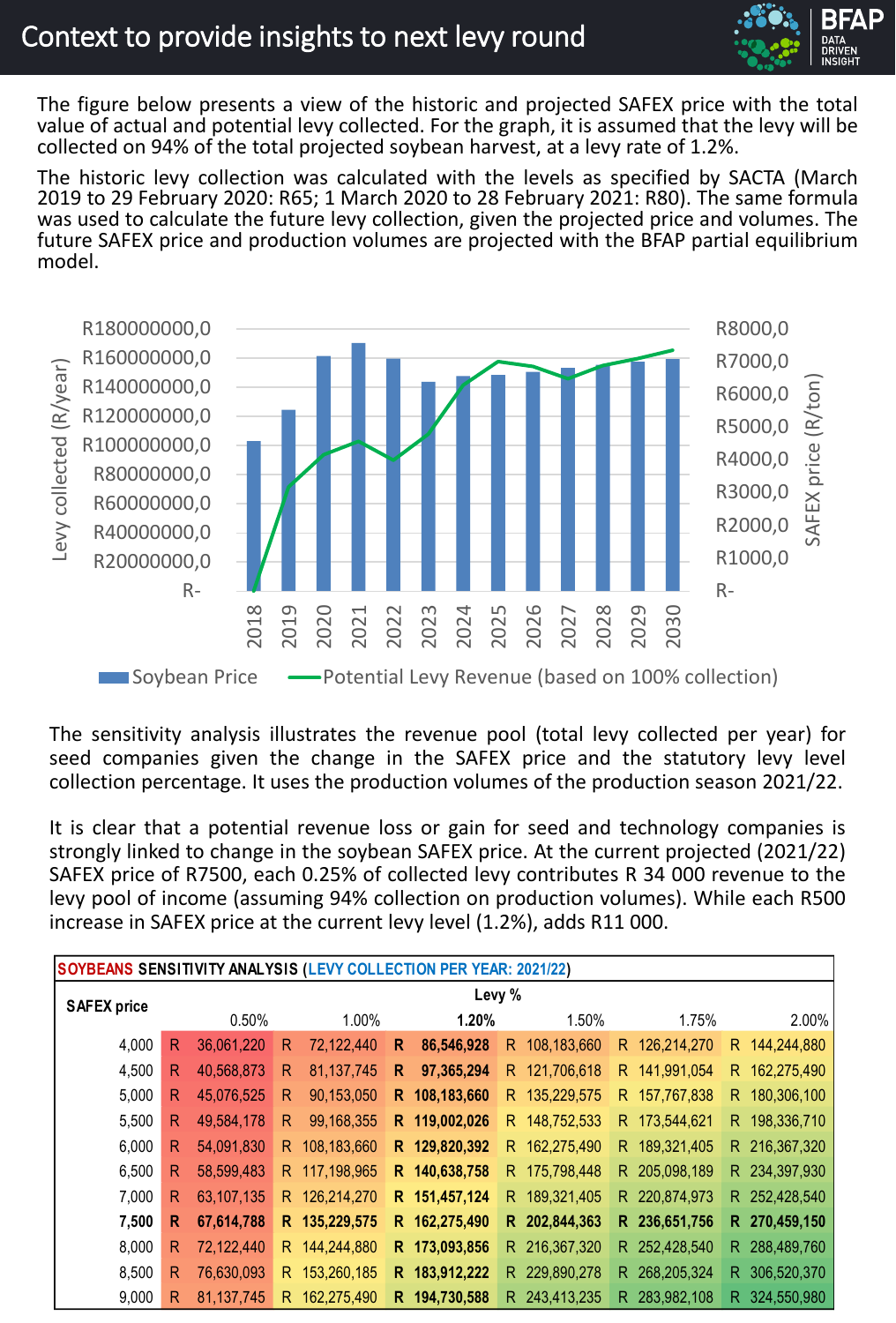The sensitivity analysis below illustrates the effect that a change in production volumes and the levy percentage will have on the total levy revenue collected.

The sensitivity analysis assumes that the SAFEX price is constant at the current level projected for the 2021/22 production season.

Production volumes have a substantial impact on the total levy amount collected. At the current levy level of 1.2%, each 100 000 tons harvested, can contribute R9 million to the levy revenue.

If South Africa's total soybean production volumes increase to 2.2 million tons (as is projected by BFAP baseline), and assuming that the SAFEX price stays at current levels, the levy revenue will be R199.8 million (at a 1.2% levy collection level).

|            |              |            |              |             |              | SOYBEANS SENSITIVITY ANALYSIS (LEVY COLLECTION PER YEAR: 2021) |              |               |    |               |   |               |  |
|------------|--------------|------------|--------------|-------------|--------------|----------------------------------------------------------------|--------------|---------------|----|---------------|---|---------------|--|
| Production | Levy %       |            |              |             |              |                                                                |              |               |    |               |   |               |  |
| volume     |              | 0.50%      |              | 1.00%       |              | 1.20%                                                          |              | 1.50%         |    | 1.75%         |   | 2.00%         |  |
| 1,500,000  | $\mathsf{R}$ | 56,765,495 | $\mathsf{R}$ | 113,530,990 | R            | 136,237,188                                                    | R            | 170,296,485   | R  | 198,679,232   | R | 227,061,980   |  |
| 1,600,000  | R            | 60,549,861 | R            | 121,099,723 | $\mathsf{R}$ | 145,319,667                                                    | R            | 181,649,584   | R  | 211,924,515   | R | 242,199,445   |  |
| 1,700,000  | R            | 64,334,228 | R            | 128,668,455 | $\mathsf{R}$ | 154,402,146                                                    | R            | 193,002,683   | R. | 225, 169, 797 | R | 257,336,911   |  |
| 1,800,000  | R            | 68,118,594 | R            | 136,237,188 | $\mathsf{R}$ | 163,484,626                                                    | R            | 204, 355, 782 | R  | 238,415,079   | R | 272,474,376   |  |
| 1,900,000  | R            | 71,902,960 | R            | 143,805,921 | $\mathsf{R}$ | 172,567,105                                                    | $\mathsf{R}$ | 215,708,881   | R  | 251,660,361   | R | 287,611,841   |  |
| 2,000,000  | R            | 75,687,327 | R            | 151,374,653 | -R           | 181,649,584                                                    | R            | 227,061,980   | R  | 264,905,643   | R | 302,749,307   |  |
| 2,100,000  | R            | 79,471,693 | R            | 158,943,386 | $\mathsf{R}$ | 190,732,063                                                    | $\mathsf{R}$ | 238,415,079   | R  | 278,150,925   | R | 317,886,772   |  |
| 2,200,000  | R            | 83,256,059 | R            | 166,512,119 | $\mathsf{R}$ | 199,814,542                                                    | R            | 249,768,178   | R  | 291,396,208   | R | 333,024,237   |  |
| 2,300,000  | R            | 87,040,426 | R            | 174,080,851 | R            | 208,897,022                                                    | R            | 261, 121, 277 | R  | 304,641,490   | R | 348, 161, 703 |  |
| 2,400,000  | R            | 90,824,792 | R            | 181,649,584 | $\mathsf{R}$ | 217,979,501                                                    | R.           | 272,474,376   | R  | 317,886,772   | R | 363,299,168   |  |
| 2,500,000  | R            | 94,609,158 | R            | 189,218,317 | R            | 227,061,980                                                    | R            | 283,827,475   | R  | 331,132,054   | R | 378,436,633   |  |

The trade-off between the SAFEX price and soybean volumes produced is illustrated in the sensitivity analysis. It illustrates the required levy level (%) that will ensure that seed companies collect the same revenue at different production volumes and SAFEX price levels. The analysis assumes that the average levy amount of 2020/21 and 2021/22 should be collected.

|               |            |            |            | SOYBEANS SENSITIVITY ANALYSIS (LEVY COLLECTION PER YEAR: 2020/21 - 2021/22) |            |            |
|---------------|------------|------------|------------|-----------------------------------------------------------------------------|------------|------------|
| Production    |            |            |            | <b>SAFEX price (R/ton)</b>                                                  |            |            |
| volume (tons) | R<br>4,000 | R<br>5,000 | 6,000<br>R | 7,000<br>R                                                                  | 8,000<br>R | 9,000<br>R |
| 1,500,000     | 1.64%      | 1.31%      | 1.09%      | 0.94%                                                                       | 0.82%      | 0.73%      |
| 1,600,000     | 1.53%      | 1.23%      | 1.02%      | 0.88%                                                                       | 0.77%      | 0.68%      |
| 1,700,000     | 1.44%      | 1.16%      | 0.96%      | 0.83%                                                                       | 0.72%      | 0.64%      |
| 1,800,000     | 1.36%      | 1.09%      | 0.91%      | 0.78%                                                                       | 0.68%      | 0.61%      |
| 1,900,000     | 1.29%      | 1.03%      | 0.86%      | 0.74%                                                                       | 0.65%      | 0.57%      |
| 2,000,000     | 1.23%      | 0.98%      | 0.82%      | 0.70%                                                                       | 0.61%      | 0.55%      |
| 2,100,000     | 1.17%      | 0.94%      | 0.78%      | 0.67%                                                                       | 0.58%      | 0.52%      |
| 2,200,000     | 1.12%      | 0.89%      | 0.74%      | 0.64%                                                                       | 0.56%      | 0.50%      |
| 2,300,000     | 1.07%      | 0.85%      | 0.71%      | 0.61%                                                                       | 0.53%      | 0.47%      |
| 2,400,000     | 1.02%      | 0.82%      | 0.68%      | 0.58%                                                                       | 0.51%      | 0.45%      |
| 2,500,000     | 0.98%      | 0.79%      | 0.65%      | 0.56%                                                                       | 0.49%      | 0.44%      |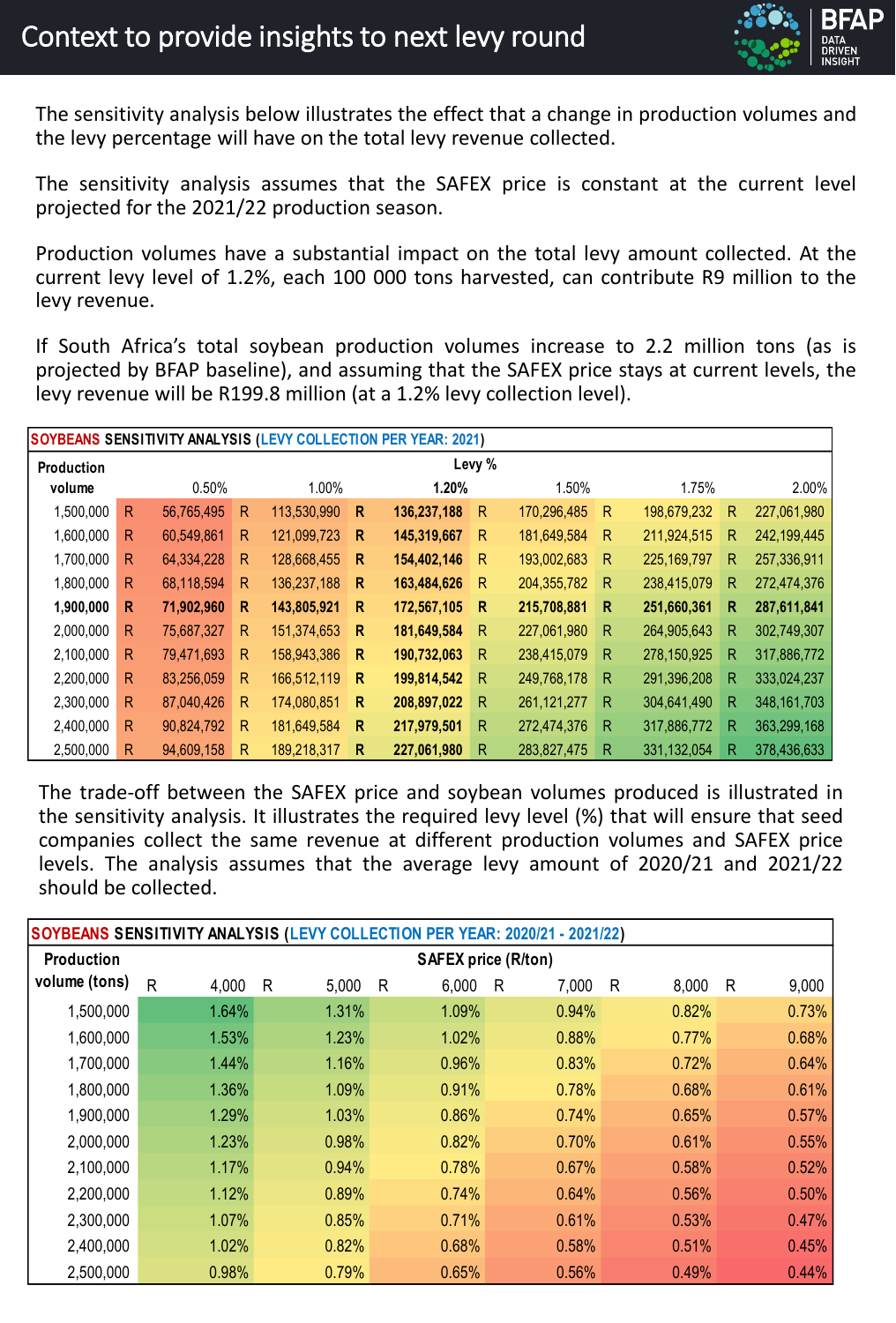

# Analysis for context to future levy view

The figures below illustrate the typical seed cost per hectare (bars) and the percentage that seed cost contributes to the total variable expenditure (dots) for different commodities produced on dryland and under irrigation. For soybeans, the seed cost per hectare is illustrated at different purchased and farm-saved rations and taking the current levy level into consideration.

The seed cost per hectare for soybeans is higher than most other crops, except for maize and groundnuts. Under irrigation, the seed cost contribution to the total direct cost expenditure for soybean production (with 50% purchased seed share), is equal to the crop average. If the share of purchased seed increases, the seed cost contribution exceeds the average.



**Seed cost (R/ha)**

The figure above includes the seed breeding and technology levy cost per hectare at an average assumed yield. The figure below illustrates the share that a levy (if applicable) contributes to the total seed cost. If soybean producers procure 100% of their seed, then the levy contributes 7% and 9% to the total cost of seed per hectare under dryland and irrigation. While, if 50% of seed is procured, 11% and 13% of the total seed cost is attributed to levies. Levies on average contribute about 1.59% to the total variable expenditure cost to produce the indicated crops. For the other crops, it was assumed that 100% of seed is purchased.

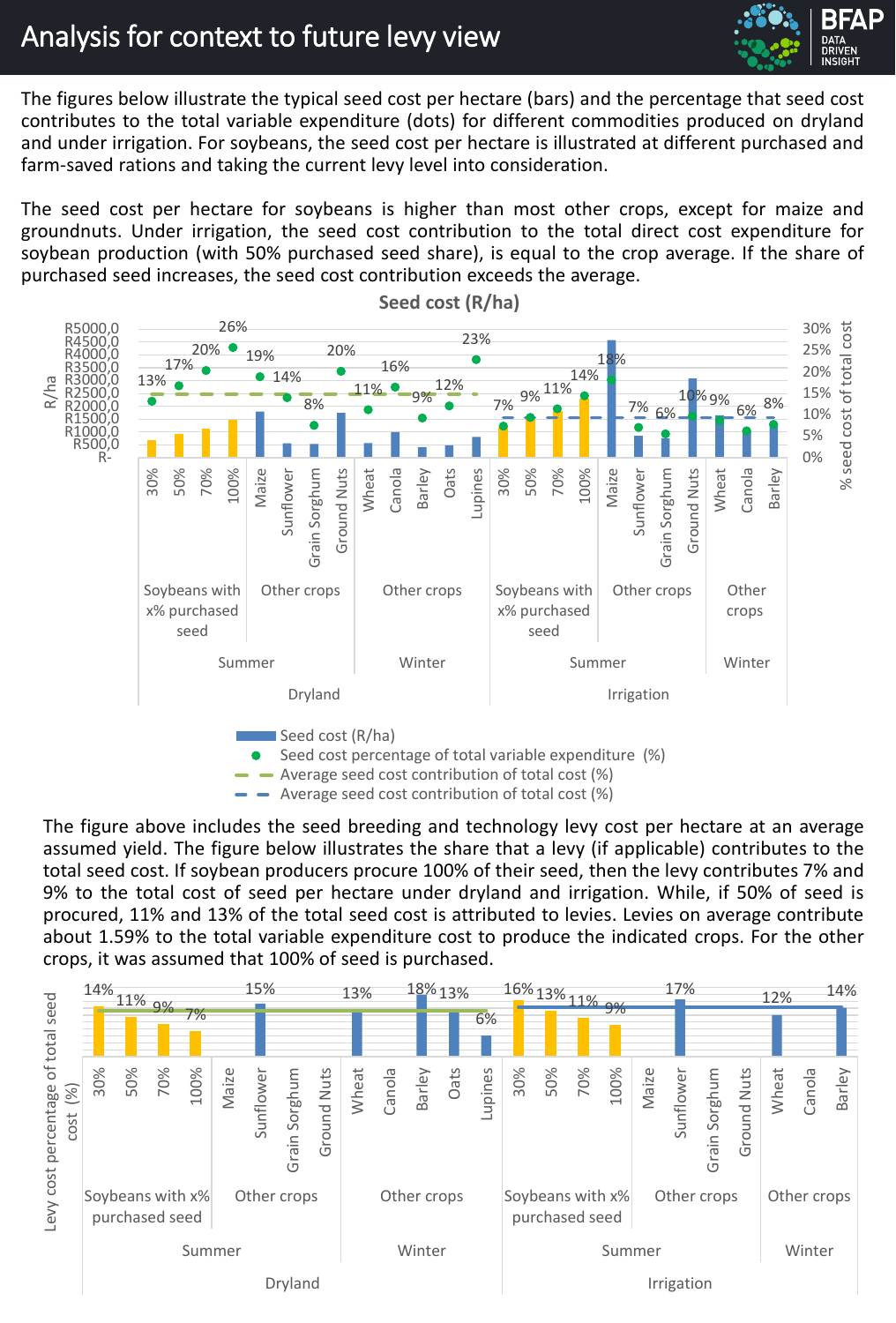

The effect that the statutory levy, as well as the SAFEX price, has on the farmer gross margin per hectare is illustrated in the sensitivity analysis below.

On dryland production, a R500 change in SAFEX price at the current levy level of 1.2%, will result in R1 000 less profit per hectare for the farmer. While at the current SAFEX price of R7 500, a 0.25% change in the level of the levy, will reduce the farmer gross margin by R39.

Under irrigation, a R500 change in SAFEX price at the current levy level of 1.2%, will result in almost R2 000 less profit for the farmer. While at the current SAFEX price of R7 500, a 0.25% change in the level of the levy, will reduce the farmer gross margin by R74. The larger difference under irrigation is due to a higher yield.

|   |              |              |                                 |              |        |              | SOYBEANS SENSITIVITY ANALYSIS (GROSS MARGIN PER HECTARE): AVERAGE DRYLAND 2021/22 |              |        |              |        |              |        |              |        |
|---|--------------|--------------|---------------------------------|--------------|--------|--------------|-----------------------------------------------------------------------------------|--------------|--------|--------------|--------|--------------|--------|--------------|--------|
|   |              |              | <b>GROSS MARGIN PER HECTARE</b> |              |        |              |                                                                                   |              |        |              |        |              |        |              |        |
|   | <b>SAFEX</b> | Levy %       |                                 |              |        |              |                                                                                   |              |        |              |        |              |        |              |        |
|   | price        |              | 0.00%                           |              | 0.50%  |              | 1.00%                                                                             |              | 1.20%  |              | 1.50%  |              | 1.75%  |              | 2.00%  |
| R | 4,000        | $\mathsf{R}$ | 1,759                           | $\mathsf{R}$ | 1,718  | $\mathsf{R}$ | 1,676                                                                             | $\mathsf{R}$ | 1,660  | $\mathsf{R}$ | 1,635  | $\mathsf{R}$ | 1,615  | $\mathsf{R}$ | 1,594  |
| R | 4,500        | R            | 2,787                           | R            | 2,741  | $\mathsf{R}$ | 2,695                                                                             | $\mathsf{R}$ | 2,676  | $\mathsf{R}$ | 2,648  | R            | 2,625  | $\mathsf{R}$ | 2,602  |
| R | 5,000        | R            | 3,816                           | $\mathsf{R}$ | 3,764  | $\mathsf{R}$ | 3,713                                                                             | $\mathsf{R}$ | 3,692  | $\mathsf{R}$ | 3,662  | $\mathsf{R}$ | 3,636  | $\mathsf{R}$ | 3,610  |
| R | 5,500        | R            | 4,844                           | $\mathsf{R}$ | 4,788  | $\mathsf{R}$ | 4,731                                                                             | $\mathsf{R}$ | 4,709  | $\mathsf{R}$ | 4,675  | $\mathsf{R}$ | 4,646  | $\mathsf{R}$ | 4,618  |
| R | 6,000        | $\mathsf{R}$ | 5,873                           | $\mathsf{R}$ | 5,811  | R            | 5,750                                                                             | $\mathsf{R}$ | 5,725  | $\mathsf{R}$ | 5,688  | $\mathsf{R}$ | 5,657  | $\mathsf{R}$ | 5,626  |
| R | 6,500        | R            | 6,902                           | $\mathsf{R}$ | 6,835  | $\mathsf{R}$ | 6,768                                                                             | R            | 6,741  | R            | 6,701  | $\mathsf{R}$ | 6,668  | $\mathsf{R}$ | 6,634  |
| R | 7,000        | $\mathsf{R}$ | 7,930                           | $\mathsf{R}$ | 7,858  | $\mathsf{R}$ | 7,786                                                                             | $\mathsf{R}$ | 7,757  | R            | 7,714  | $\mathsf{R}$ | 7,678  | $\mathsf{R}$ | 7,642  |
| R | 7,500        | $\mathsf{R}$ | 8,959                           | $\mathsf{R}$ | 8,882  | $\mathsf{R}$ | 8,804                                                                             | R            | 8,774  | $\mathsf{R}$ | 8,727  | $\mathsf{R}$ | 8,689  | $\mathsf{R}$ | 8,650  |
| R | 8,000        | $\mathsf{R}$ | 9,987                           | $\mathsf{R}$ | 9,905  | R            | 9,823                                                                             | $\mathsf{R}$ | 9,790  | $\mathsf{R}$ | 9,740  | $\mathsf{R}$ | 9,699  | $\mathsf{R}$ | 9,658  |
| R | 8,500        | R            | 11,016                          | R            | 10,928 | $\mathsf{R}$ | 10,841                                                                            | R            | 10,806 | $\mathsf{R}$ | 10,754 | $\mathsf{R}$ | 10,710 | R            | 10,666 |
| R | 9,000        | R            | 12,044                          | R            | 11,952 | R            | 11,859                                                                            | R            | 11,822 | $\mathsf{R}$ | 11,767 | R            | 11,720 | R            | 11,674 |

GROSS MARGIN RED HECTARE **SOYBEANS SENSITIVITY ANALYSIS (GROSS MARGIN PER HECTARE): AVERAGE IRRIGATION 2021/22**

|              |              |              | UNUJJI MANUHI FENTILUTANE |              |        |              |        |              |        |              |        |              |         |              |        |  |
|--------------|--------------|--------------|---------------------------|--------------|--------|--------------|--------|--------------|--------|--------------|--------|--------------|---------|--------------|--------|--|
|              | <b>SAFEX</b> | Levy %       |                           |              |        |              |        |              |        |              |        |              |         |              |        |  |
|              | price        |              | 0.00%                     |              | 0.50%  |              | 1.00%  |              | 1.20%  |              | 1.50%  |              | 1.75%   |              | 2.00%  |  |
| R            | 4,000        | -R           | 567                       | $-R$         | 646    | -R           | 725    | $-R$         | 757    | -R           | 804    | $-R$         | 844 - R |              | 883    |  |
| $\mathsf{R}$ | 4,500        | R            | 1,408                     | $\mathsf{R}$ | 1,319  | $\mathsf{R}$ | 1,230  | $\mathsf{R}$ | 1,194  | $\mathsf{R}$ | 1,141  | $\mathsf{R}$ | 1,097   | $\mathsf{R}$ | 1,052  |  |
| R            | 5,000        | R            | 3,383                     | $\mathsf{R}$ | 3,284  | $\mathsf{R}$ | 3,185  | $\mathsf{R}$ | 3,146  | $\mathsf{R}$ | 3,086  | $\mathsf{R}$ | 3,037   | $\mathsf{R}$ | 2,988  |  |
| R            | 5,500        | $\mathsf{R}$ | 5,358                     | $\mathsf{R}$ | 5,249  | $\mathsf{R}$ | 5,140  | $\mathsf{R}$ | 5,097  | $\mathsf{R}$ | 5,032  | $\mathsf{R}$ | 4,977   | $\mathsf{R}$ | 4,923  |  |
| R            | 6,000        | $\mathsf{R}$ | 7,333                     | $\mathsf{R}$ | 7,214  | $\mathsf{R}$ | 7,096  | $\mathsf{R}$ | 7,048  | $\mathsf{R}$ | 6,977  | $\mathsf{R}$ | 6,918   | $\mathsf{R}$ | 6,859  |  |
| R            | 6,500        | $\mathsf{R}$ | 9,308                     | $\mathsf{R}$ | 9,179  | $\mathsf{R}$ | 9,051  | R            | 8,999  | $\mathsf{R}$ | 8,922  | $\mathsf{R}$ | 8,858   | $\mathsf{R}$ | 8,794  |  |
| $\mathsf{R}$ | 7,000        | $\mathsf{R}$ | 11,283                    | $\mathsf{R}$ | 11,144 | $\mathsf{R}$ | 11,006 | $\mathsf{R}$ | 10,951 | $\mathsf{R}$ | 10,868 | $\mathsf{R}$ | 10,799  | $\mathsf{R}$ | 10,730 |  |
| R            | 7,500        | $\mathsf{R}$ | 13,258                    | $\mathsf{R}$ | 13,109 | $\mathsf{R}$ | 12,961 | $\mathsf{R}$ | 12,902 | $\mathsf{R}$ | 12,813 | $\mathsf{R}$ | 12,739  | $\mathsf{R}$ | 12,665 |  |
| $\mathsf{R}$ | 8,000        | $\mathsf{R}$ | 15,233                    | $\mathsf{R}$ | 15,075 | $\mathsf{R}$ | 14,917 | R            | 14,853 | $\mathsf{R}$ | 14,759 | R            | 14,680  | R            | 14,601 |  |
| R            | 8,500        | $\mathsf{R}$ | 17,208                    | R            | 17,040 | R            | 16,872 | $\mathsf{R}$ | 16,805 | $\mathsf{R}$ | 16,704 | $\mathsf{R}$ | 16,620  | $\mathsf{R}$ | 16,536 |  |
| R            | 9,000        | $\mathsf{R}$ | 19,183                    | R            | 19,005 | $\mathsf{R}$ | 18,827 | $\mathsf{R}$ | 18,756 | $\mathsf{R}$ | 18,649 | R.           | 18,560  | R            | 18,472 |  |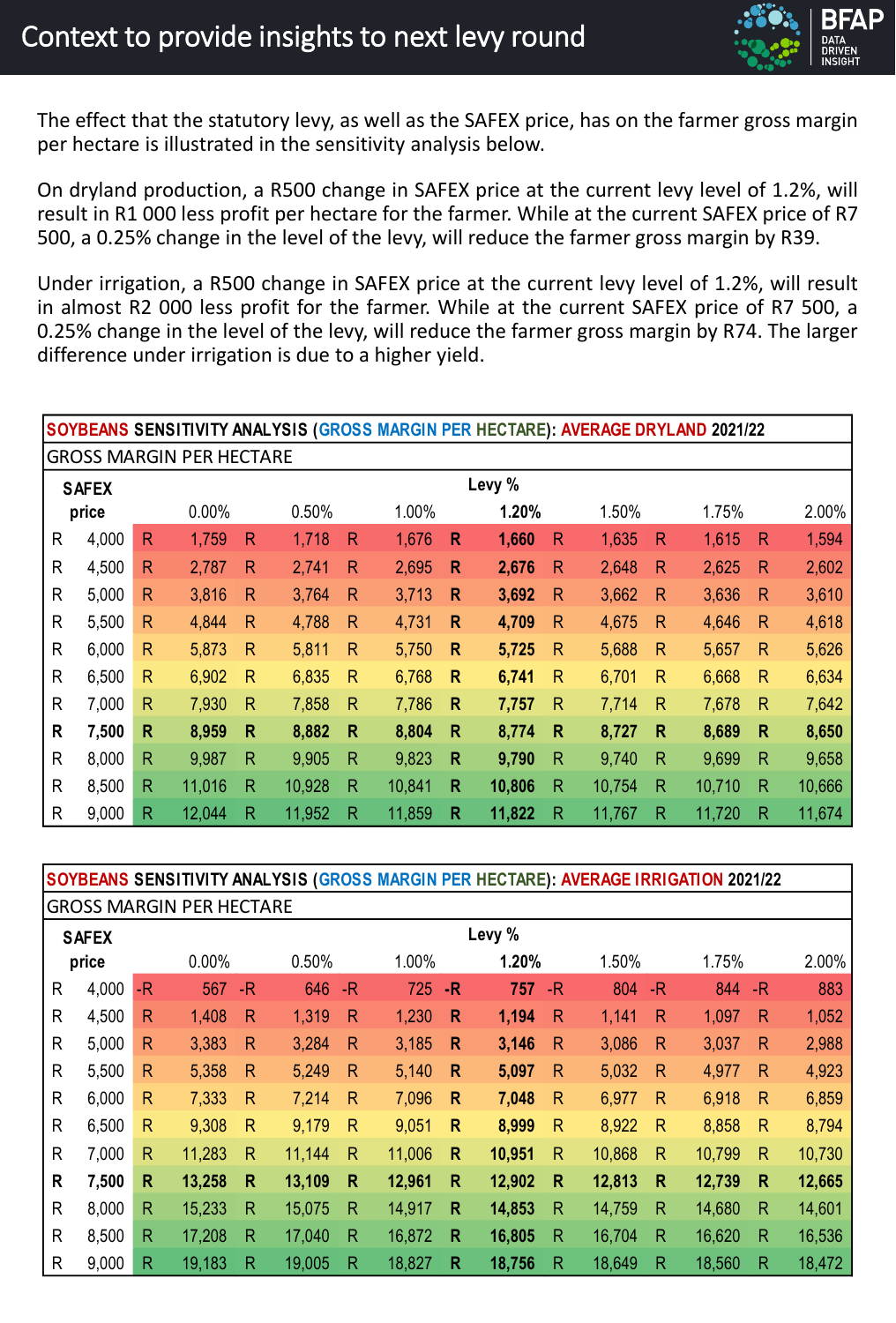### Context to provide insights to next levy round

The sensitivity analysis of the effect that the statutory levy and the percentage purchased (vs farm-saved) seed has on the farmer gross margin per hectare, is illustrated below.

As the percentage purchased seed and levy contribution increase, the gross margin per hectare decreases. Increasing the soybean levy by 0.25%, will result in a R37 gross margin difference on dryland, and R71 on irrigation. While increasing the percentage purchased seed by 10%, reduces the gross margin by R111 on dryland, and R161 under irrigation. The seed companies gain the same amount of revenue for every percentage seed sold instead of being re-used.

| SOYBEANS SENSITIVITY ANALYSIS (GROSS MARGIN PER HECTARE): AVERAGE DRYLAND 2021/22 |              |          |              |       |              |       |   |       |              |       |   |       |   |       |
|-----------------------------------------------------------------------------------|--------------|----------|--------------|-------|--------------|-------|---|-------|--------------|-------|---|-------|---|-------|
| GROSS MARGIN PER HECTARE                                                          |              |          |              |       |              |       |   |       |              |       |   |       |   |       |
| <b>Purchased</b>                                                                  | Levy %       |          |              |       |              |       |   |       |              |       |   |       |   |       |
| seed share                                                                        |              | $0.00\%$ |              | 0.50% |              | 1.00% |   | 1.20% |              | 1.50% |   | 1.75% |   | 2.00% |
| 0%                                                                                | $\mathsf R$  | 8,801    | R            | 8,727 | $\mathsf{R}$ | 8,653 | R | 8,624 | R            | 8,580 | R | 8,543 | R | 8,506 |
| 10%                                                                               | $\mathsf{R}$ | 8,689    | R            | 8,616 | R            | 8,542 | R | 8,513 | R            | 8,469 | R | 8,432 | R | 8,395 |
| 20%                                                                               | $\mathsf{R}$ | 8,578    | R            | 8,504 | R            | 8,431 | R | 8,401 | R            | 8,357 | R | 8,320 | R | 8,284 |
| 30%                                                                               | $\mathsf R$  | 8,467    | R            | 8,393 | $\mathsf{R}$ | 8,319 | R | 8,290 | $\mathsf{R}$ | 8,246 | R | 8,209 | R | 8,172 |
| 40%                                                                               | $\mathsf{R}$ | 8,355    | R            | 8,282 | R            | 8,208 | R | 8,179 | R            | 8,135 | R | 8,098 | R | 8,061 |
| 50%                                                                               | $\mathsf R$  | 8,244    | R            | 8,170 | $\mathsf{R}$ | 8,097 | R | 8,067 | R            | 8,023 | R | 7,986 | R | 7,950 |
| 60%                                                                               | $\mathsf{R}$ | 8,133    | $\mathsf{R}$ | 8,059 | R            | 7,985 | R | 7,956 | R            | 7,912 | R | 7,875 | R | 7,838 |
| 70%                                                                               | $\mathsf{R}$ | 8,021    | R            | 7,948 | R            | 7,874 | R | 7,845 | R            | 7,801 | R | 7,764 | R | 7,727 |
| 80%                                                                               | $\mathsf{R}$ | 7,910    | R            | 7,836 | R            | 7,763 | R | 7,733 | R            | 7,689 | R | 7,652 | R | 7,616 |
| 90%                                                                               | R            | 7,799    | R            | 7,725 | $\mathsf{R}$ | 7,651 | R | 7,622 | R            | 7,578 | R | 7,541 | R | 7,504 |
| 100%                                                                              | R            | 7,687    | R            | 7,614 | R            | 7,540 | R | 7,511 | R            | 7,467 | R | 7,430 | R | 7,393 |

### **SOYBEANS SENSITIVITY ANALYSIS (GROSS MARGIN PER HECTARE): AVERAGE IRRIGATION 2021/22**

| <b>Purchased</b> |              |        |              |        |              |        |              | Levy % |              |        |              |        |              |        |
|------------------|--------------|--------|--------------|--------|--------------|--------|--------------|--------|--------------|--------|--------------|--------|--------------|--------|
| seed share       |              | 0.00%  |              | 0.50%  |              | 1.00%  |              | 1.20%  |              | 1.50%  |              | 1.75%  |              | 2.00%  |
| $0\%$            | $\mathsf{R}$ | 13,012 | $\mathsf{R}$ | 12,871 | $\mathsf{R}$ | 12,730 | R            | 12,673 | $\mathsf{R}$ | 12,588 | R            | 12,518 | $\mathsf{R}$ | 12,447 |
| 10%              | $\mathsf{R}$ | 12,851 | R            | 12,710 | R            | 12,569 | R            | 12,512 | $\mathsf{R}$ | 12,427 | R            | 12,357 | R            | 12,286 |
| 20%              | $\mathsf{R}$ | 12,690 | $\mathsf{R}$ | 12,549 | R            | 12,408 | $\mathsf{R}$ | 12,351 | $\mathsf{R}$ | 12,266 | $\mathsf{R}$ | 12,196 | R            | 12,125 |
| 30%              | $\mathsf{R}$ | 12,529 | $\mathsf{R}$ | 12,388 | $\mathsf{R}$ | 12,247 | $\mathsf{R}$ | 12,190 | $\mathsf{R}$ | 12,105 | $\mathsf{R}$ | 12,035 | $\mathsf{R}$ | 11,964 |
| 40%              | $\mathsf{R}$ | 12,368 | $\mathsf{R}$ | 12,227 | $\mathsf{R}$ | 12,086 | $\mathsf{R}$ | 12,029 | $\mathsf{R}$ | 11,944 | $\mathsf{R}$ | 11,874 | $\mathsf{R}$ | 11,803 |
| 50%              | $\mathsf{R}$ | 12,207 | $\mathsf{R}$ | 12,066 | $\mathsf{R}$ | 11,925 | $\mathsf{R}$ | 11,868 | $\mathsf{R}$ | 11,783 | $\mathsf{R}$ | 11,713 | $\mathsf{R}$ | 11,642 |
| 60%              | $\mathsf{R}$ | 12,046 | R            | 11,905 | $\mathsf{R}$ | 11,764 | $\mathsf{R}$ | 11,707 | R            | 11,622 | $\mathsf{R}$ | 11,552 | $\mathsf{R}$ | 11,481 |
| 70%              | $\mathsf{R}$ | 11,885 | $\mathsf{R}$ | 11,744 | $\mathsf{R}$ | 11,603 | $\mathsf{R}$ | 11,546 | $\mathsf{R}$ | 11,461 | $\mathsf{R}$ | 11,391 | $\mathsf{R}$ | 11,320 |
| 80%              | $\mathsf{R}$ | 11,724 | R            | 11,583 | $\mathsf{R}$ | 11,442 | R            | 11,385 | R            | 11,300 | $\mathsf{R}$ | 11,230 | R            | 11,159 |
| 90%              | $\mathsf{R}$ | 11,563 | $\mathsf{R}$ | 11,422 | $\mathsf{R}$ | 11,280 | $\mathsf{R}$ | 11,224 | $\mathsf{R}$ | 11,139 | R            | 11,069 | R            | 10,998 |
| 100%             | $\mathsf{R}$ | 11,402 | $\mathsf{R}$ | 11,261 | R            | 11,119 | $\mathsf{R}$ | 11,063 | $\mathsf{R}$ | 10,978 | R            | 10,908 | R            | 10,837 |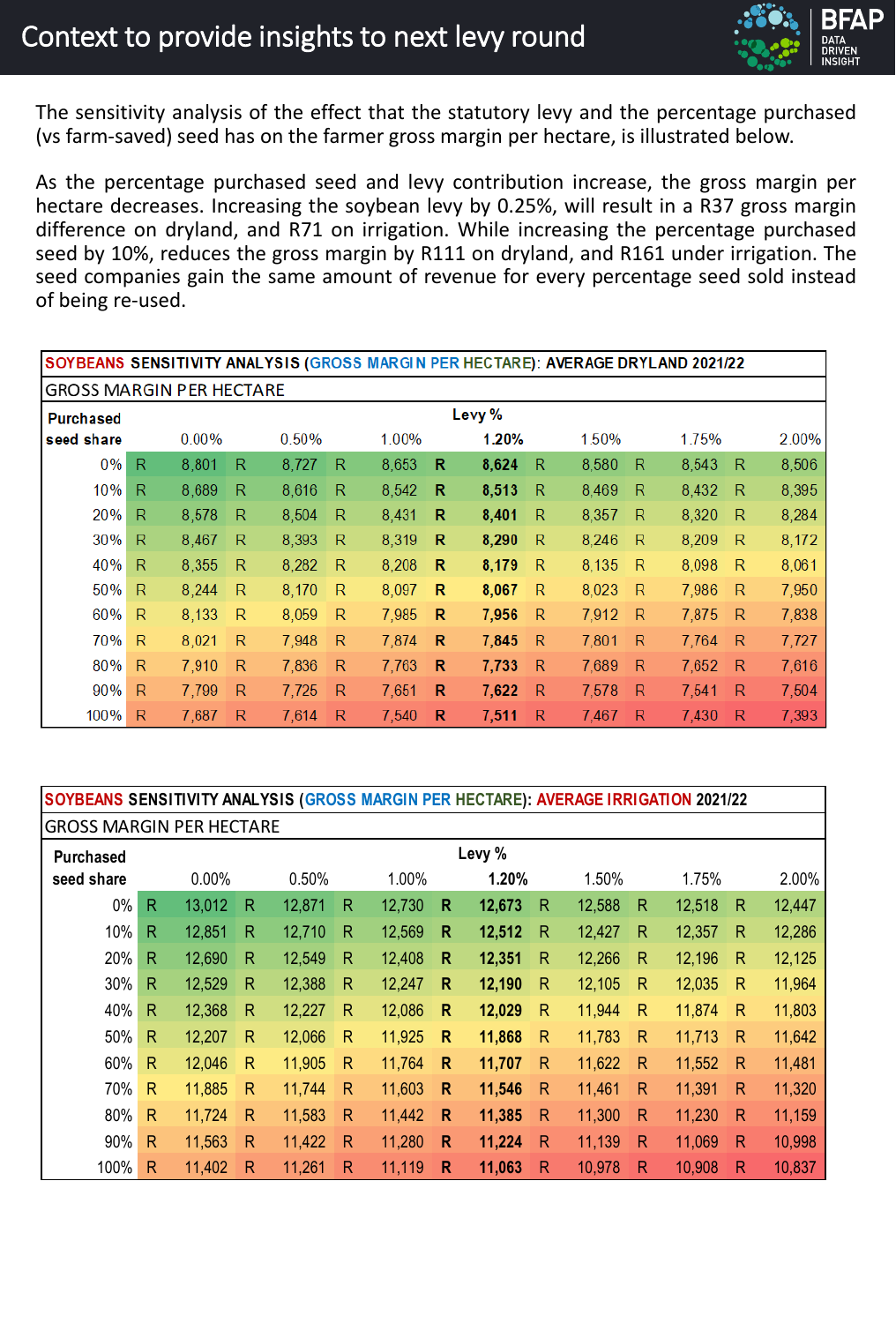

- Calculating a 'sweetspot' where the seed and technology levy is at the right percentage to be considered acceptable and fair by farmers and seed and technology companies, is difficult and perhaps impossible.
- Not knowing seed and technology companies' disaggregated investment costs or required return on investment and uncertainty about possible increases or decreases in the use of farm saved seed, complicates calculations and as was shown in the sensitivity analyses, the levy revenue level will be substantially influenced by soybean prices and production volumes.
- The figure below illustrates the projected soybean production volumes \*BFAP Baseline), as well as the 'required' levy collection and potential levy collection per year. The required levy collection is calculated by assuming that the levy level be at the same level as the average that was obtained for 2020/21 and 2021/22, adjusted with inflation. The projected actual and potential levy collected illustrates how much levy was collected historically and how much will potentially be collected in the future, given the 1.2% levy and the projected price and production volumes. Given the current projections, the 1.2% should largely be sufficient to provide the seed and technology companies with an amount that is at least in line with expectations when the 1.2% was agreed.



**EXECUTE:** Required levy collection with infaltion (R/year)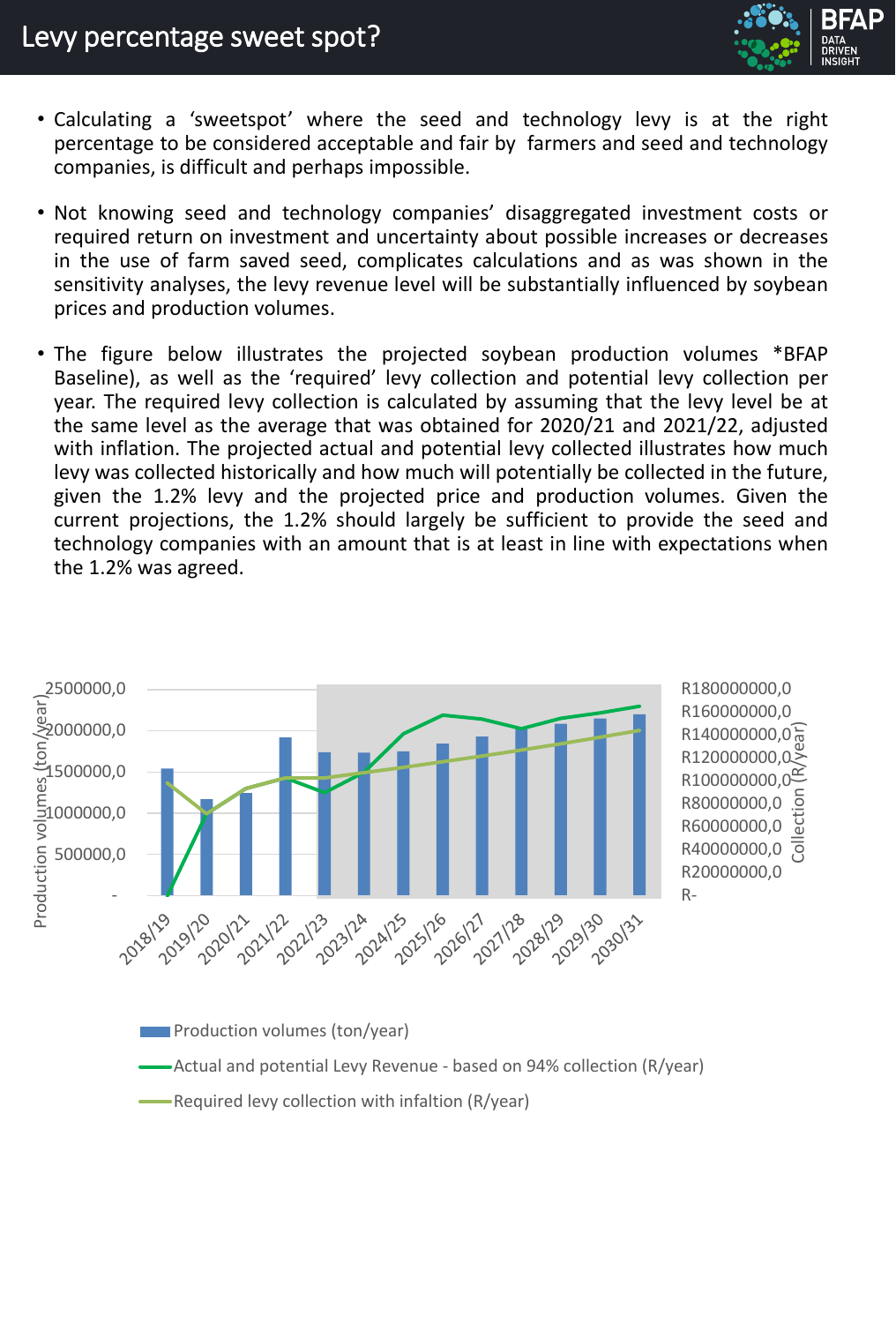

- The seed and technology levy is the reason why local and international seed and technology companies are investing and introducing new improved soybean products in South Africa.
- Numerous new soybean varieties have entered the market over the last 4-5 years, and there are more varieties and GM events on the way.
- The performance of these new varieties needs to be assessed, compared and clearly communicated to farmers.
- There is recognition and an expectation that the levy percentage will likely increase slightly in future, largely to the benefit of the technology companies, as novel technologies realise benefits for farmers, but this can only be done once farmers have seen benefits.
- Additional GM events and companies will complicate the seed technology share division, but companies feel this issue can be discussed and 'internally' negotiated, it should not impact on the longevity of the levy and collection system.
- Longer term certainty about the continuation of the levy is vital for stability and to provide confidence to especially international seed companies that they will be able to recoup at least a share of their invested value.
- Leading seed companies aim to decrease the use of farm saved seed through offering new seed varieties every year and innovative marketing.
- It is likely that a second seed technology company will only enter the market in the 2025/26 production season.

#### **Recommendations for new application**

Based on the study findings, is recommended that the next seed and technology soybean levy application:

- Is for 3 years (March 2023 to Feb 2026) to provide the necessary certainty and instil confidence in the system.
- That the levy percentage is kept at 1.2% for stability and for farmers to recognise farm level benefits before any possible adjustments are made.